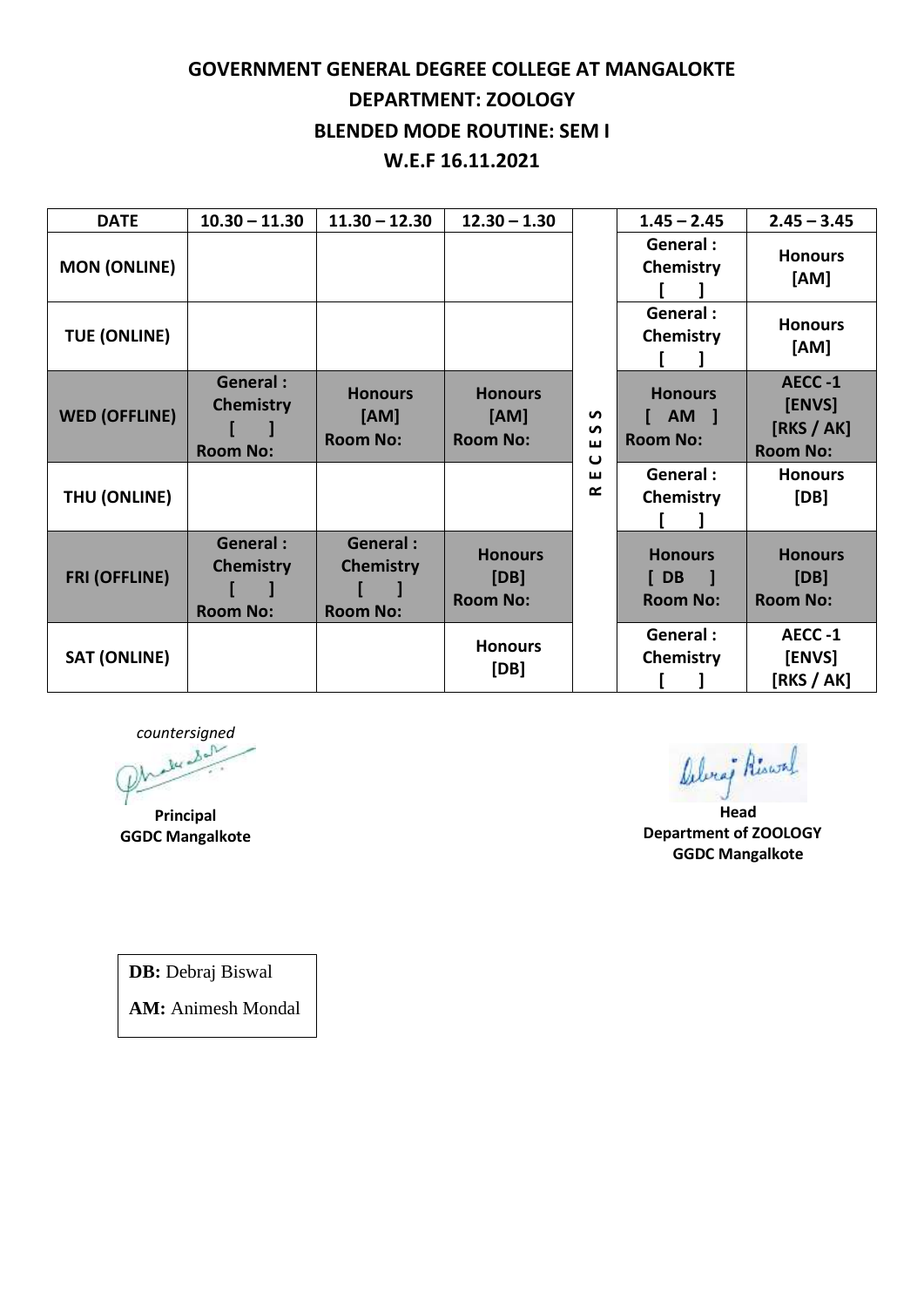## **GOVERNMENT GENERAL DEGREE COLLEGE AT MANGALOKTE DEPARTMENT: ZOOLOGY BLENDED MODE ROUTINE: SEM III W.E.F 16.11.2021**

| <b>DATE</b>          | $10.30 - 11.30$                                        | $11.30 - 12.30$                                        | $12.30 - 1.30$                            |                                         | $1.45 - 2.45$                             | $2.45 - 3.45$                             |
|----------------------|--------------------------------------------------------|--------------------------------------------------------|-------------------------------------------|-----------------------------------------|-------------------------------------------|-------------------------------------------|
| <b>MON (ONLINE)</b>  |                                                        |                                                        |                                           |                                         | <b>Honours</b><br>[AM]                    | General :<br>Chemistry                    |
| <b>TUE (OFFLINE)</b> | <b>General:</b><br><b>Chemistry</b><br><b>Room No:</b> | <b>General:</b><br><b>Chemistry</b><br><b>Room No:</b> | <b>Honours</b><br>[DB]<br><b>Room No:</b> |                                         | <b>Honours</b><br>[DB]<br><b>Room No:</b> | <b>Honours</b><br>[DB]<br><b>Room No:</b> |
| <b>WED (ONLINE)</b>  |                                                        |                                                        |                                           | <b>S</b><br>S<br>ш<br>$\mathbf{\omega}$ | <b>Honours</b><br>[DB]                    | General :<br>Chemistry                    |
| THU (ONLINE)         |                                                        |                                                        |                                           | ш<br>$\alpha$                           | <b>Honours</b><br>[DB]                    | General :<br>Chemistry                    |
| <b>FRI (ONLINE)</b>  |                                                        |                                                        |                                           |                                         | <b>Honours</b><br>[AM]                    | General :<br>Chemistry                    |
| <b>SAT (OFFLINE)</b> | <b>General:</b><br><b>Chemistry</b><br><b>Room No:</b> | <b>Honours</b><br>[AM]<br><b>Room No:</b>              | <b>Honours</b><br>[AM]<br><b>Room No:</b> |                                         | <b>Honours</b><br>[AM]<br><b>Room No:</b> | XX                                        |

*countersigned*

**Principal GGDC Mangalkote**

Alvey Riswal

**Head Department of ZOOLOGY GGDC Mangalkote**

**DB:** Debraj Biswal

**AM:** Animesh Mondal